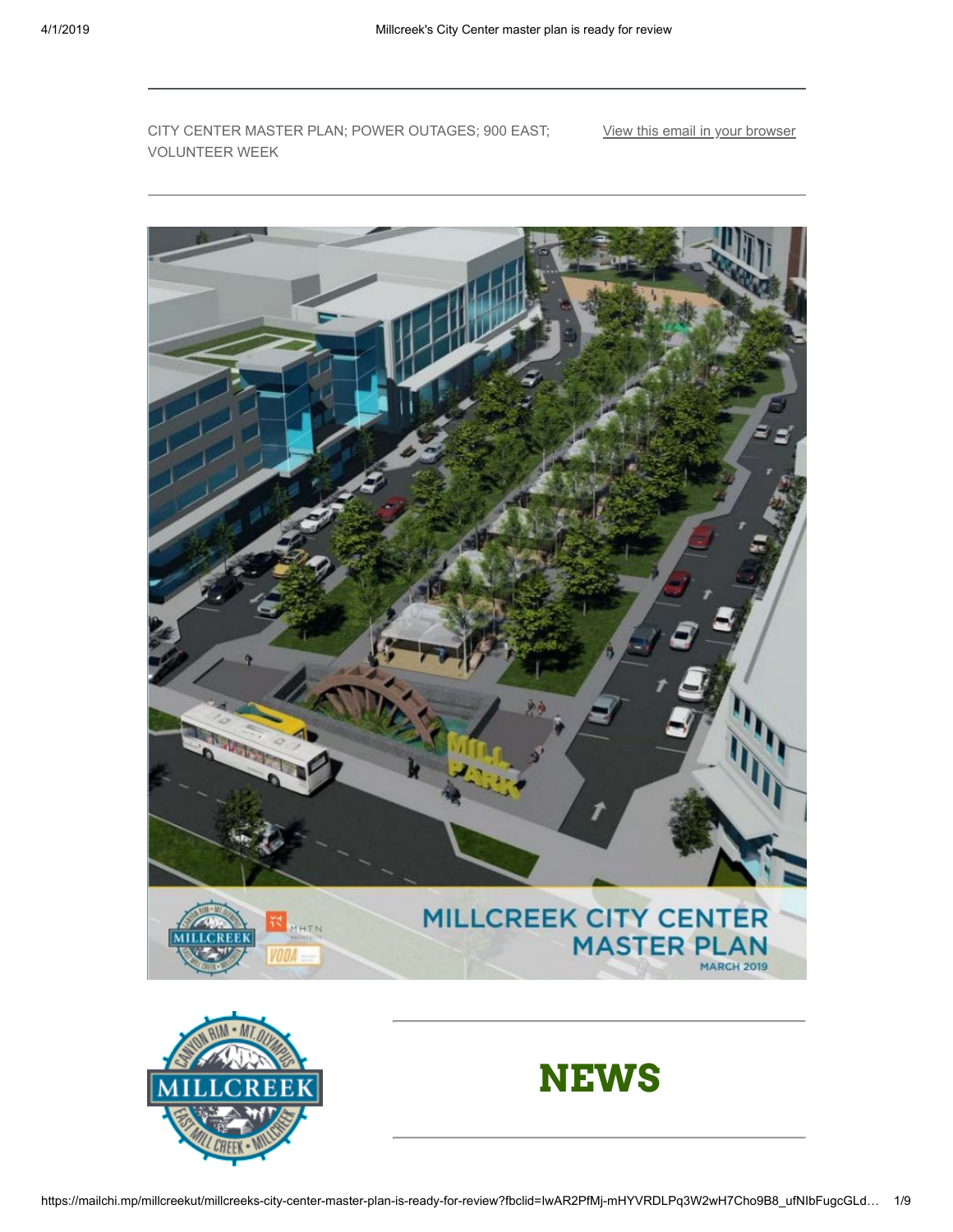### *Announcements*

### **UPCOMING MEETINGS**

#### **Youth Council**

Mon., 4/1/19, 5 PM Millcreek City Hall 3330 S. 1300 E.

### **Mt. Olympus Community Council**

Tues., 4/2/19, 6 PM Churchill Jr. High 3450 E. Oakview Dr.

### **Millcreek Community Council**

Tues., 4/2/19, 6:30 PM Millcreek City Hall 3330 S. 1300 E.

#### **Canyon Rim Citizens Association**

Weds., 4/3/19, 7 PM Christ United Methodist 2375 E. 3300 S.

### **Public Open House on 900 E Improvements**

Thurs., 4/3/19 6-7:30 PM Millcreek City Hall 3330 S. 1300 E.

#### **East Mill Creek Community Council**

Thurs.,4/4/19, 6:30 PM Millcreek Comm. Center 2266 E. Evergreen Ave.

## City Center Master Plan is Ready for Community Review

MILLCREEK. With significant help from you, our planners and consultants have completed a detailed vision for Millcreek's City Center. The draft City Center Master Plan is now ready for public review and the formal adoption process. [Click here](https://millcreek.us/DocumentCenter/View/577/Millcreek-City-Center-Master-Plan-PDF) to see the draft plan.

The Millcreek City Center is located in the area between Highland Drive and 1300 East from 3300 South to Elgin Avenue. The district straddles a fault line, over which no new buildings can be constructed. To accommodate that geologic feature, and we have envisioned a community gathering space where neighbors can interact on a daily basis and large public events can take place from time to time, in all four seasons (think *[Weihnachtsmarkt?](https://en.wikipedia.org/wiki/Christmas_market))*

The scale of the anticipated buildings is desiogned to be sensitive to the surrounding neighborhoods, as well as to the theme of our City -- "connected by nature."

The plan does several things, including:

• Setting a vision for the Millcreek City Center as a mixed use activity center, to include commercial uses as well as residential, all anchored on a significant public open space that can be enjoyed by all residents.

● Identifying conceptual design standards for all buildings, to be written into code sometime this summer.

● Identifying new street cross-sections that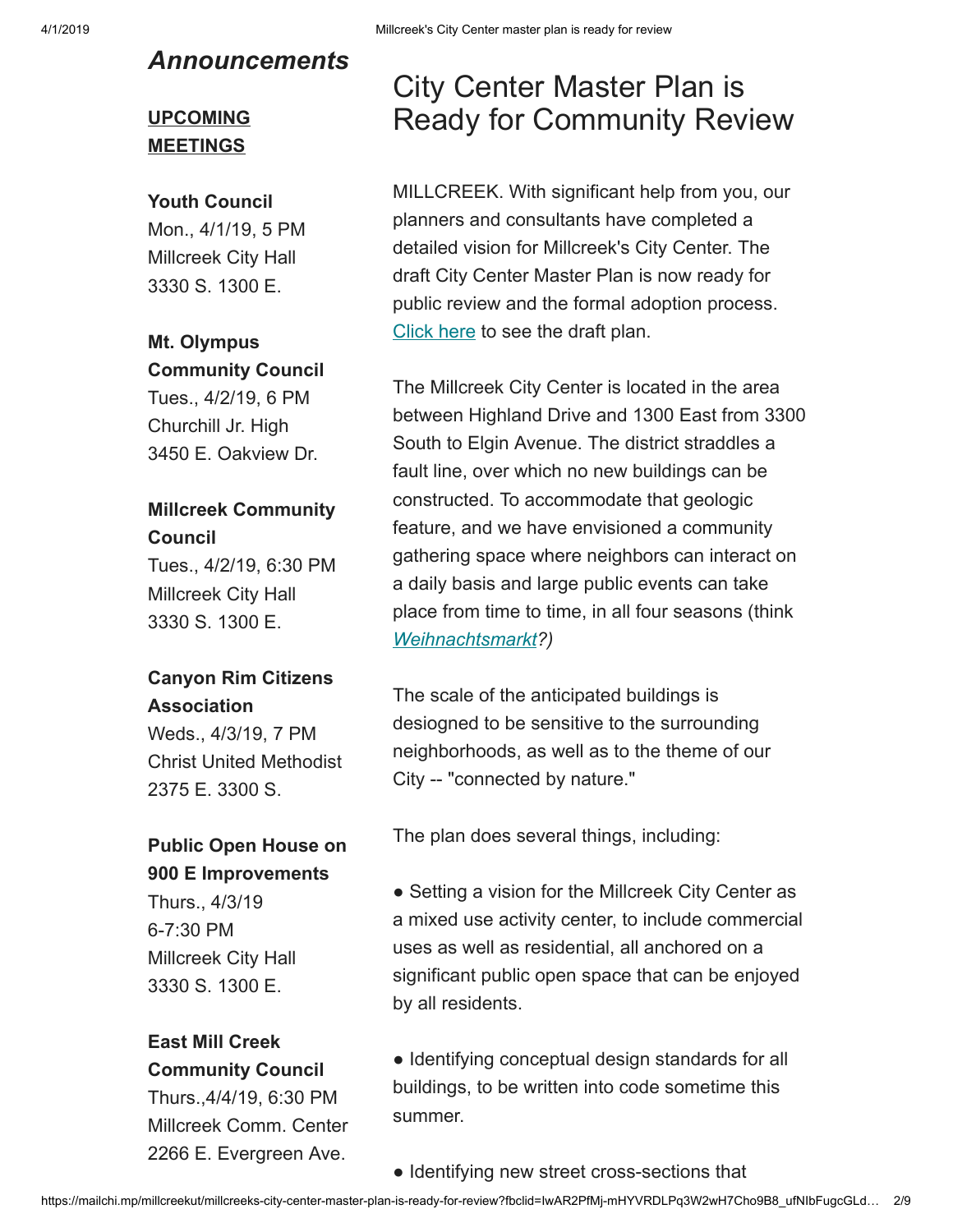[Click here](https://millcreek.us/calendar.aspx?CID=14,22,23) for our Community Calendar enhance walkability and livability as well as provide additional opportunities for on-street parking.



- Recommending the creation of a pedestrian-friendly network of streets, lanes, and paths.
- Identifying recommended building heights by subdistrict.

• Recommending the establishment of high quality design standards and requirements for commercial and mixed uses, especially along the open space.

In their May public meetings, the community councils will be reviewing the draft master plan. The Planning Commission will hold a public hearing on Wednesday, May 15th, at 5 PM. The Planning Commission may hold an earlier work session; if they do, the date will be announced here. The City Council will thereafter have a public hearing, time also to be announced here, before adopting the master plan.

[Click here](https://millcreek.us/DocumentCenter/View/577/Millcreek-City-Center-Master-Plan-PDF) to review the plan. Come to the public meetings and hearings to tell us your views, or send your comments to our Community Development Director Frank Lilly at [flilly@millcreek.us](mailto:flilly@millcreek.us?subject=Millcreek%20City%20Center%20Master%20Plan%20comment)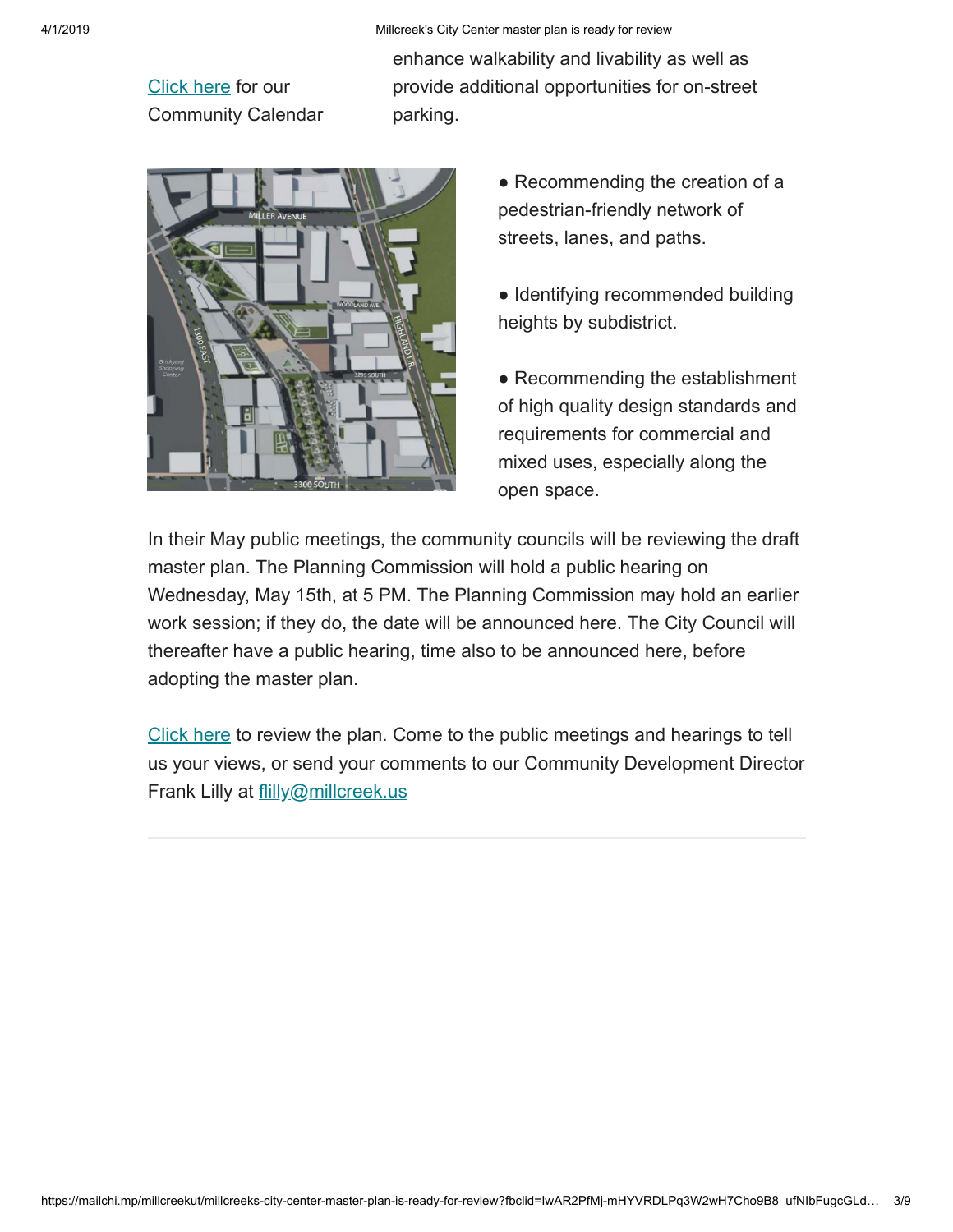

### **Power May Remain Out for Many Millcreek Residents Throughout the Night**

MILLCREEK. The spring snowstorm that started late last night dropped a lot of really wet, heavy snow onto Millcreek. Powerlines started failing at about 3 AM. As of this newsletter's 4 PM deadline, there are still 111 reported and confirmed outages throughout the City -- each a separate location that may service hundreds of customers. There may be more throughout the night, as Rocky Mountain's experience throughout today is that they get power restored to a couple of hundred houses, then snow falls from trees onto another powerline and a couple more hundred houses lose their power.

Crews, augmented by workers from throughout the state and from Idaho, will be working through the night to restore power. We are being told that many of us may be in the dark overnight.

### **Spread the word and check on your neighbors -- people on oxygen or whose health otherwise depends on the power might need your help.**

Large events such as today's are usually isolated to one area, or to one major problem. Today's snowstorm pummeled the east side of the Salt Lake Valley from 17th South to 70th South. Millcreek and Holladay got the worst of it. Isolated events throughout that area have culiminated in one big headache.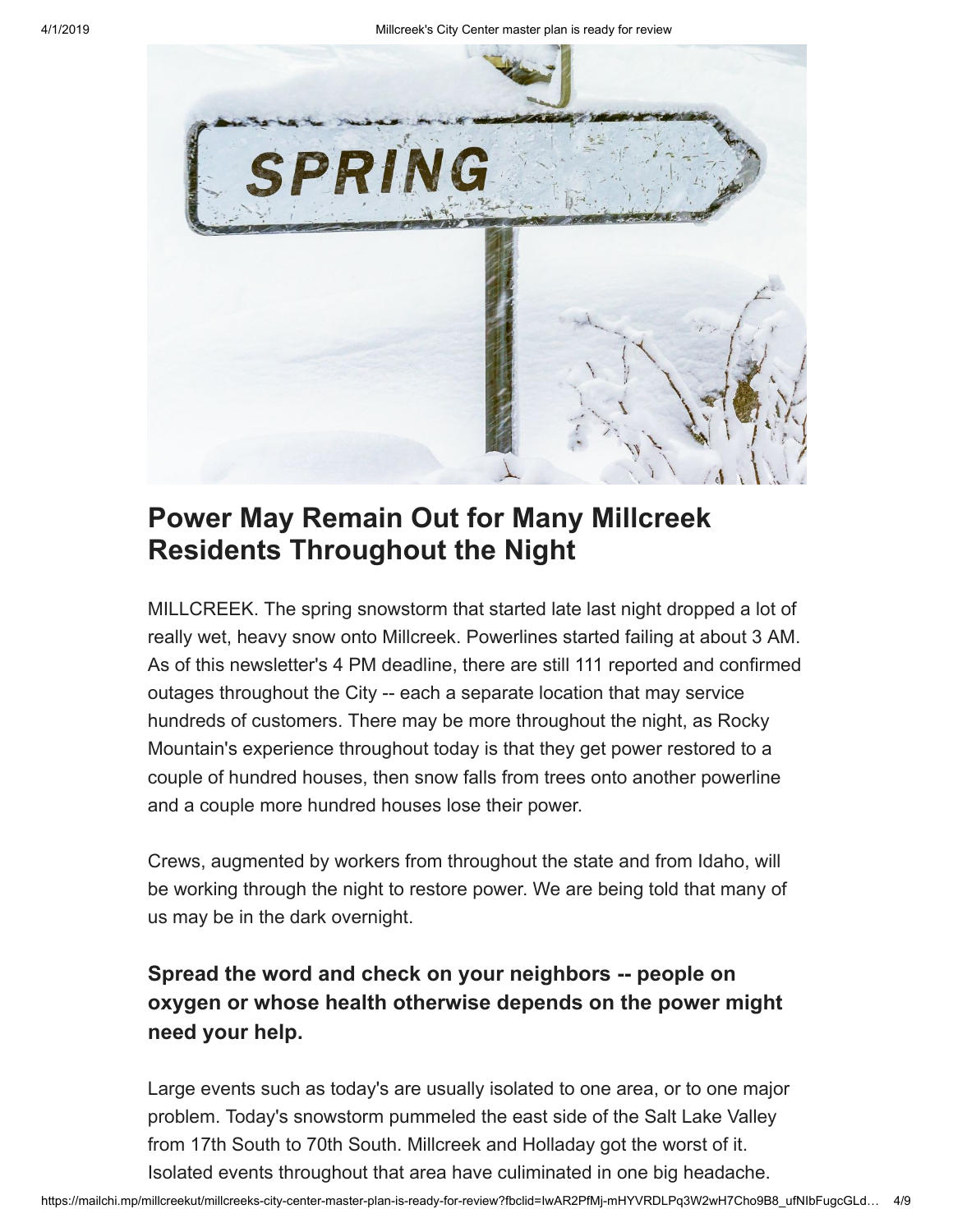[Click here](https://www.rockymountainpower.net/ed/po/uom.html) to find out Rocky Mountain's status reports on your area.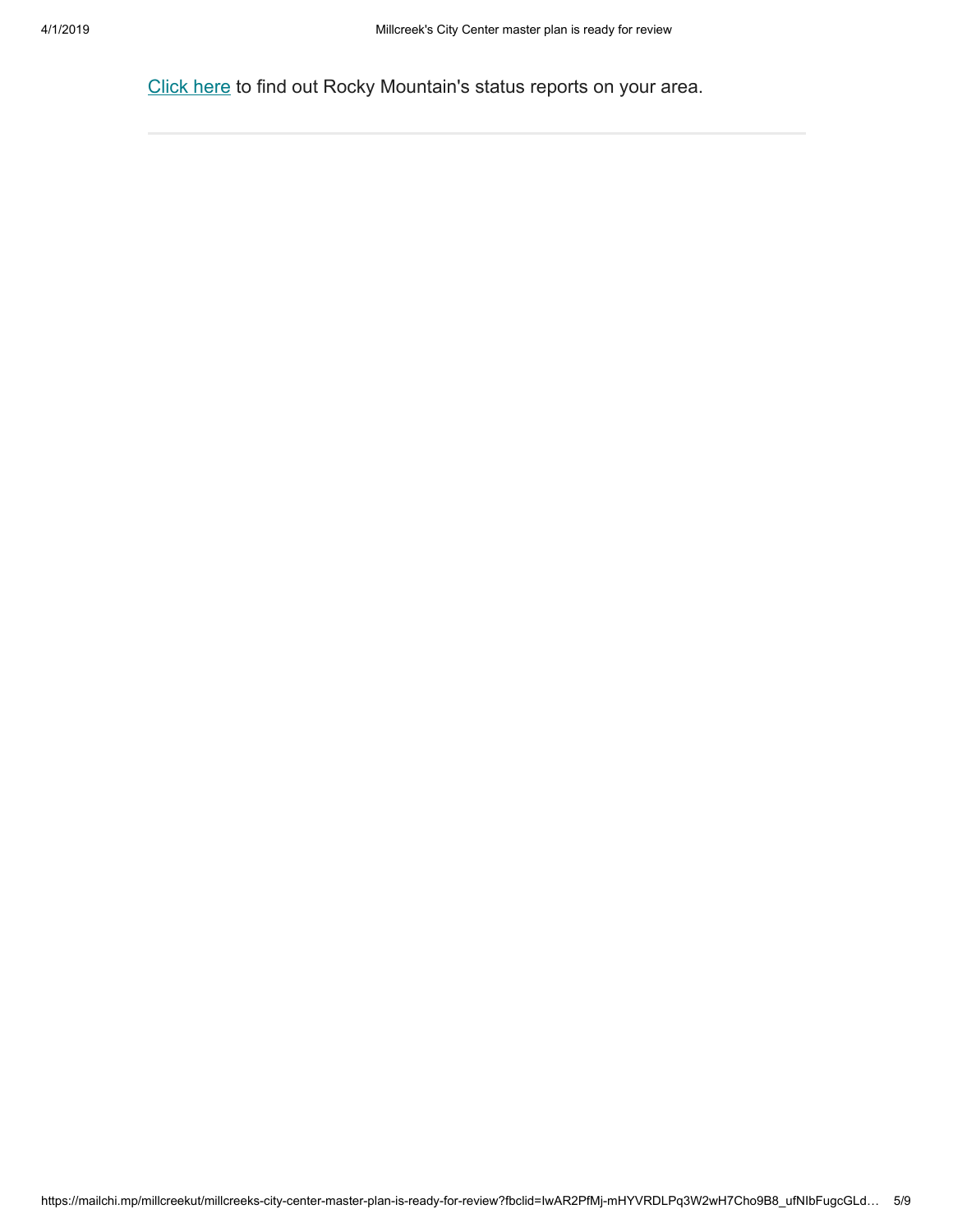

### Location:

Millcreek **City Hall** 3330 South 1300 East Millcreek, UT 84106

### Date:

Thursday, April 4 Time:  $6 - 7:30$  p.m.

Join us for a public open house to learn more about planned improvements on 900 East from 3900 South to 4500 South. A short presentation will be provided at 6 p.m. and representatives will be available until 7:30 p.m. to answer questions.

**Property owners and residents are** encouraged to attend to learn about the minor property acquisitions needed for this project.

### Project overview

Millcreek plans to improve 900 East from 3900 South to 4500 South to enhance this critical corridor.

Construction is anticipated to begin in 2021.

**Planned improvements** will include new asphalt, sidewalks, curb and gutter, wider shoulders. and street lights.



Hotline: 844-900-EAST (3278) • Email: 900EastImprovements@millcreek.us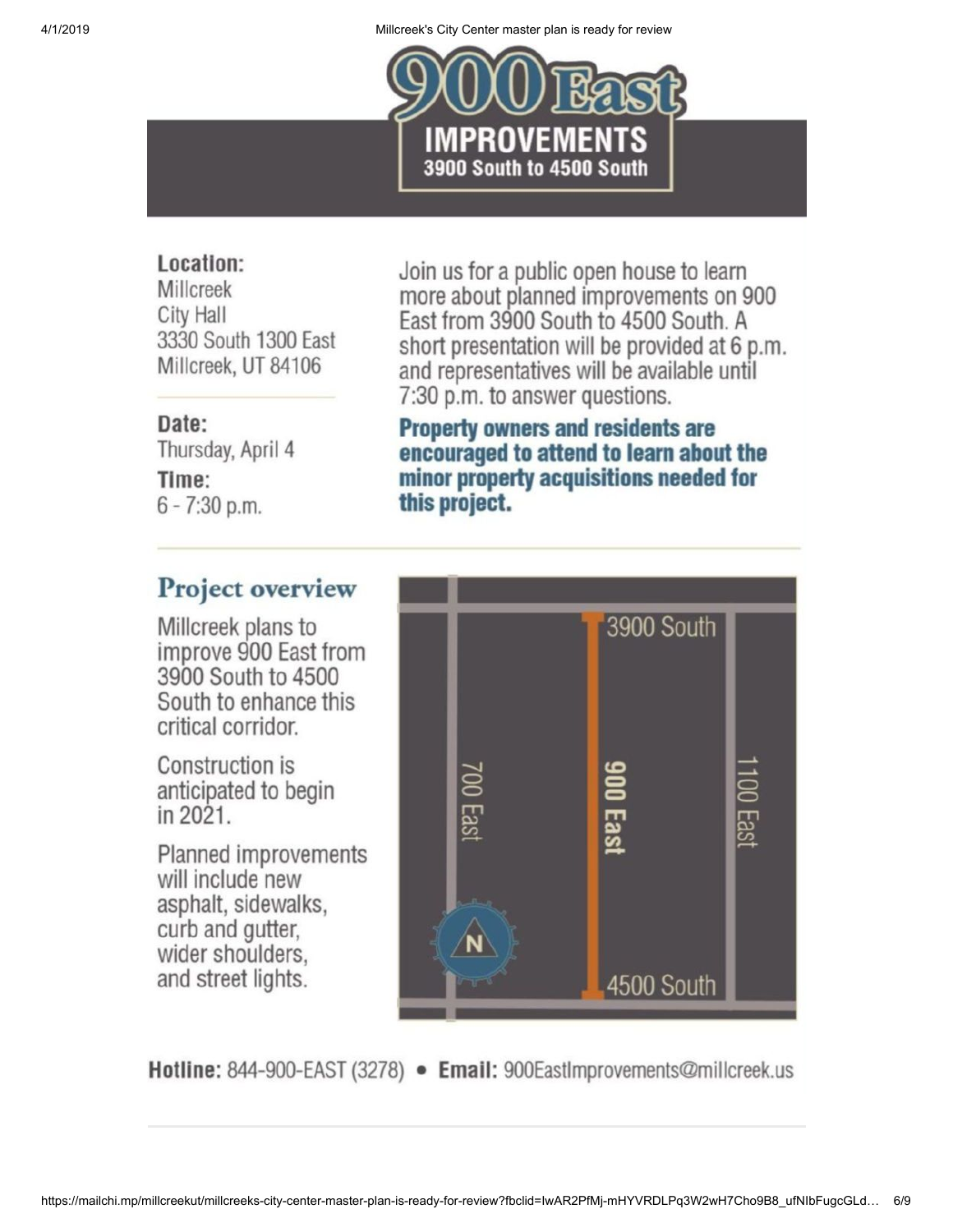

## MILLCREEK OFFERS VOLUNTER OPPORTUNITY

MILLCREEK. National Volunteer Week this year is April 7 to 13. This is an annual opportunity to help tackle society's greatest challenges and build stronger communities.

One thing our residents can do this year to celebrate National Volunteer Week is to help advocate for Mill Creek Elementary School. Mill Creek wants to spread the word about their Spanish language dual immersion program, and hopefully increase enrollment. Volunteers are needed to help distribute door hangers to reach every family within the school's boundaries. Join us on Tuesday, April 9; 5-7 p.m. Meet at 3761 S. 1100 E. [Click here to sign up.](https://volunteer.uw.org/opportunities/X0wQtUMEwJ)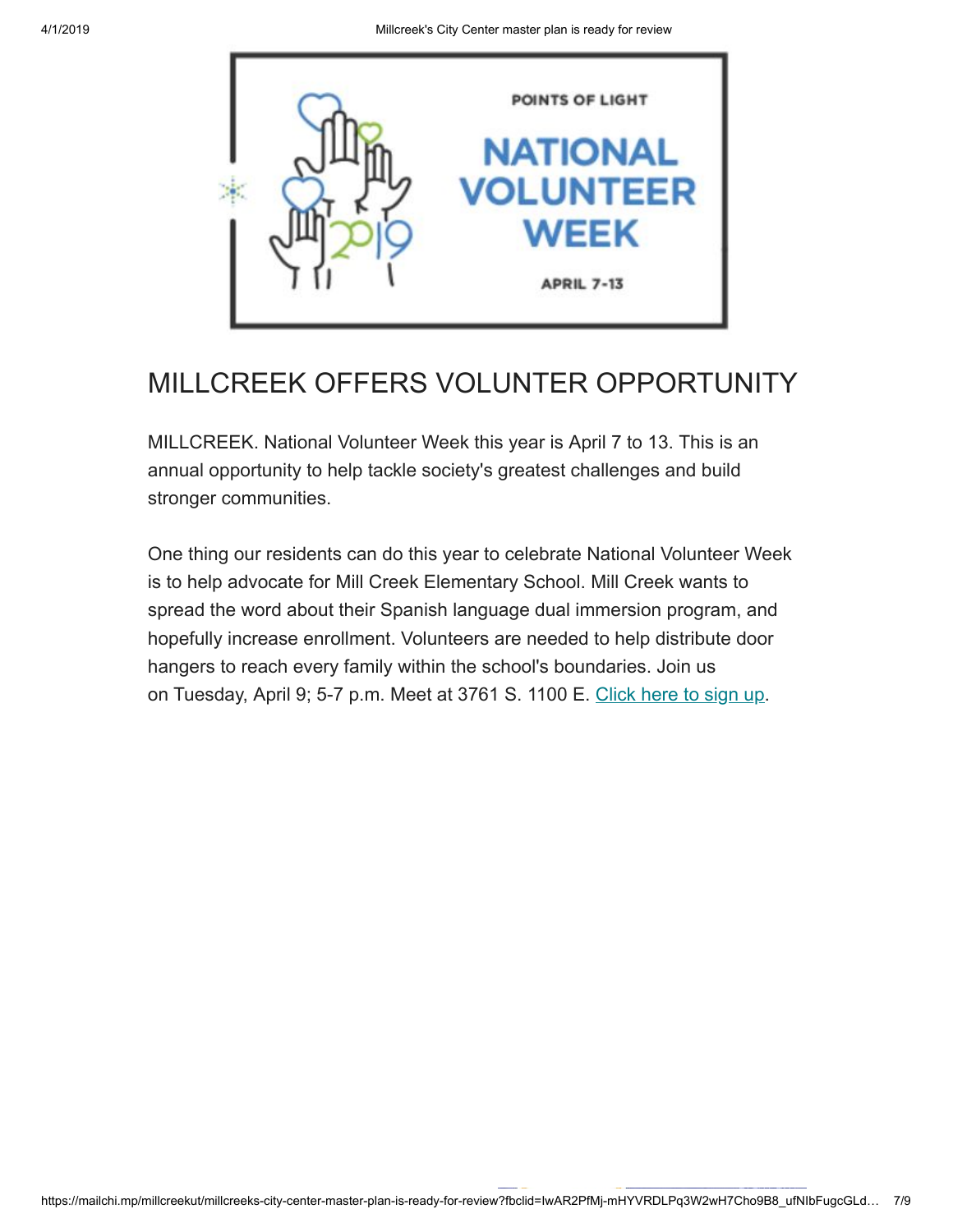

# **Meetings with the Mayor**

Fridays from **2-4pm** have been set aside for citizens to meet with Mayor Silvestrini. Please call 801-214-2700 to schedule a time.



**VISIT us at** [https://millcreek.us](https://millcreek.us/) [Click here to subscribe](http://millcreekut.us1.list-manage.com/subscribe?u=41cb21e12764b9940f492b953&id=ce902d47c8) **to this weekly newsletter**

*Copyright © 2019 Millcreek, All rights reserved.*

Want to change how you receive these emails? You can [update your preferences](https://millcreek.us1.list-manage.com/profile?u=41cb21e12764b9940f492b953&id=ce902d47c8&e=[UNIQID]) or [unsubscribe from this list](https://millcreek.us1.list-manage.com/unsubscribe?u=41cb21e12764b9940f492b953&id=ce902d47c8&e=[UNIQID]&c=f6f89b7291)